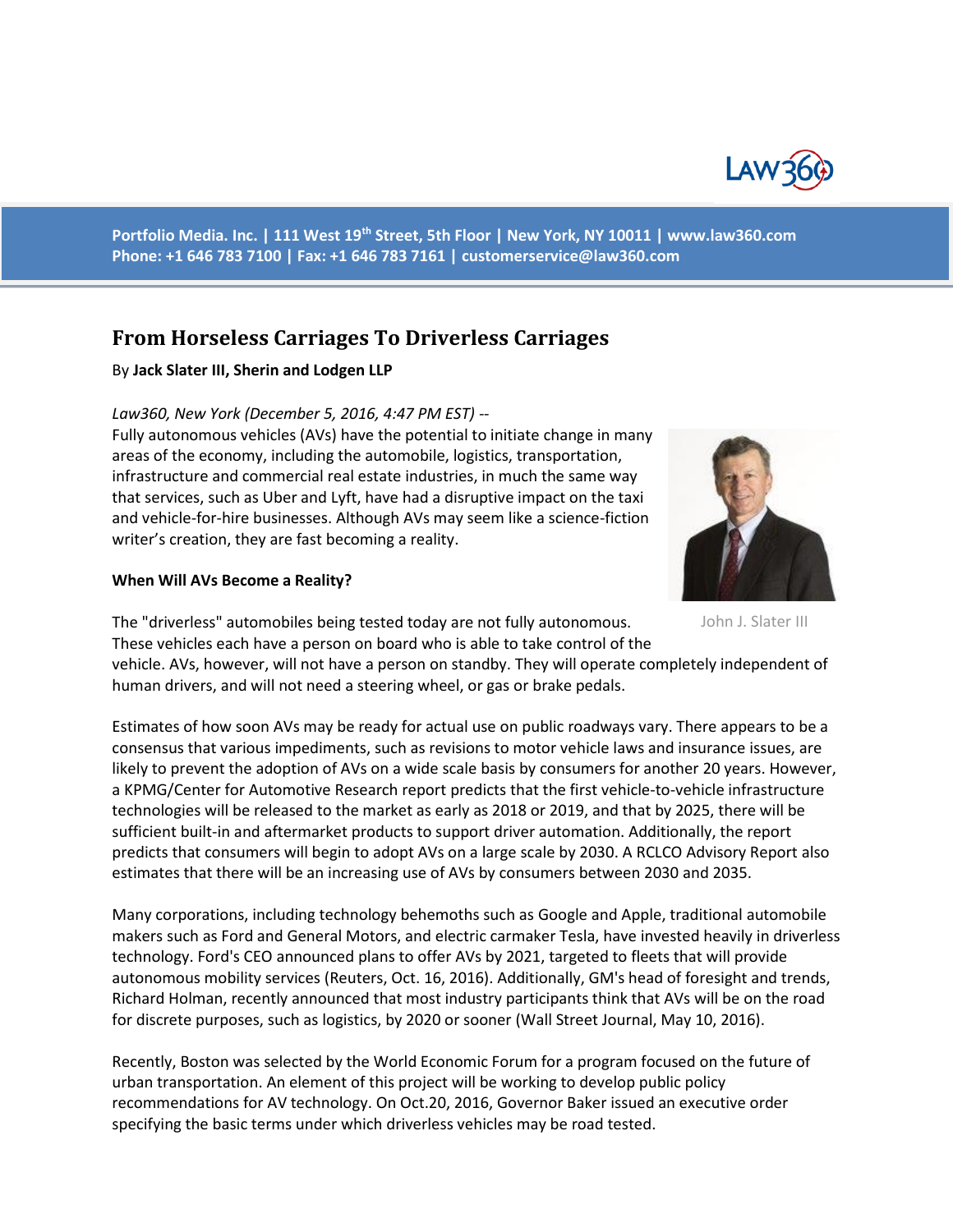## **Impact on Commercial Real Estate**

### *Parking*

In the not too distant future, it may be possible to have your car drop you off at work, and then drive itself to a remote parking area. As this type of commuting becomes more widespread, developers and property owners will be able to use current parking structures and lots in new ways. The precision of AVs will also allow more cars to be parked in less space within garages located in existing buildings. Extensive replacement of traditional vehicles with AVs has the potential to decouple parking from existing properties and development sites, freeing space to allow for denser forms of development.

A recent RCLCO report estimates that, in some cities, approximately one-third of the land area is dedicated exclusively to parking. Furthermore, a McKinsey study estimates that AVs have the potential to reduce parking areas by approximately 61 billion sq. ft., cutting the space currently devoted to parking by approximately 58 percent. As a result, some downtown parking structures may become obsolete, and the minimum number of parking spaces mandated by zoning will likely be reduced.

### *Urban Office Development*

Depending on local zoning requirements, urban office development will also be significantly impacted by the introduction of AVs. AVs will enable building owners and developers to dedicate space within their buildings to more productive uses. In turn, space previously devoted to parking may be repurposed for uses such as graywater collection and bike storage, so as to make buildings more sustainable.

#### *Retail Developments*

A rise in AVs means that retail developments will likely need less area devoted to parking, and more land available for restaurants and other uses, such as so-called "experiential retail." Neighborhood shopping centers will likely see the size of their parking areas shrink as customers are able to arrive in one AV, complete their shopping and be driven away in another AV.

## *Multifamily Developments*

Multifamily housing developments will also likely have surplus parking. Some of this excess parking space may be devoted to additional units, amenities, or to incorporating retail uses within multifamily housing development sites. Existing multifamily buildings, which have parking incorporated within structures, may convert some of the space into passenger loading and offloading areas, or additional amenities.

## *Transit-Oriented Development (TOD) Sites*

AVs may undermine the premiums now associated with TOD sites. Development sites that are considered distant from transit stations may become more desirable in the future, as AVs will make them more readily accessible.

#### *Move to the Suburbs*

The anticipated efficiencies of AVs may encourage people to move farther from city centers to more